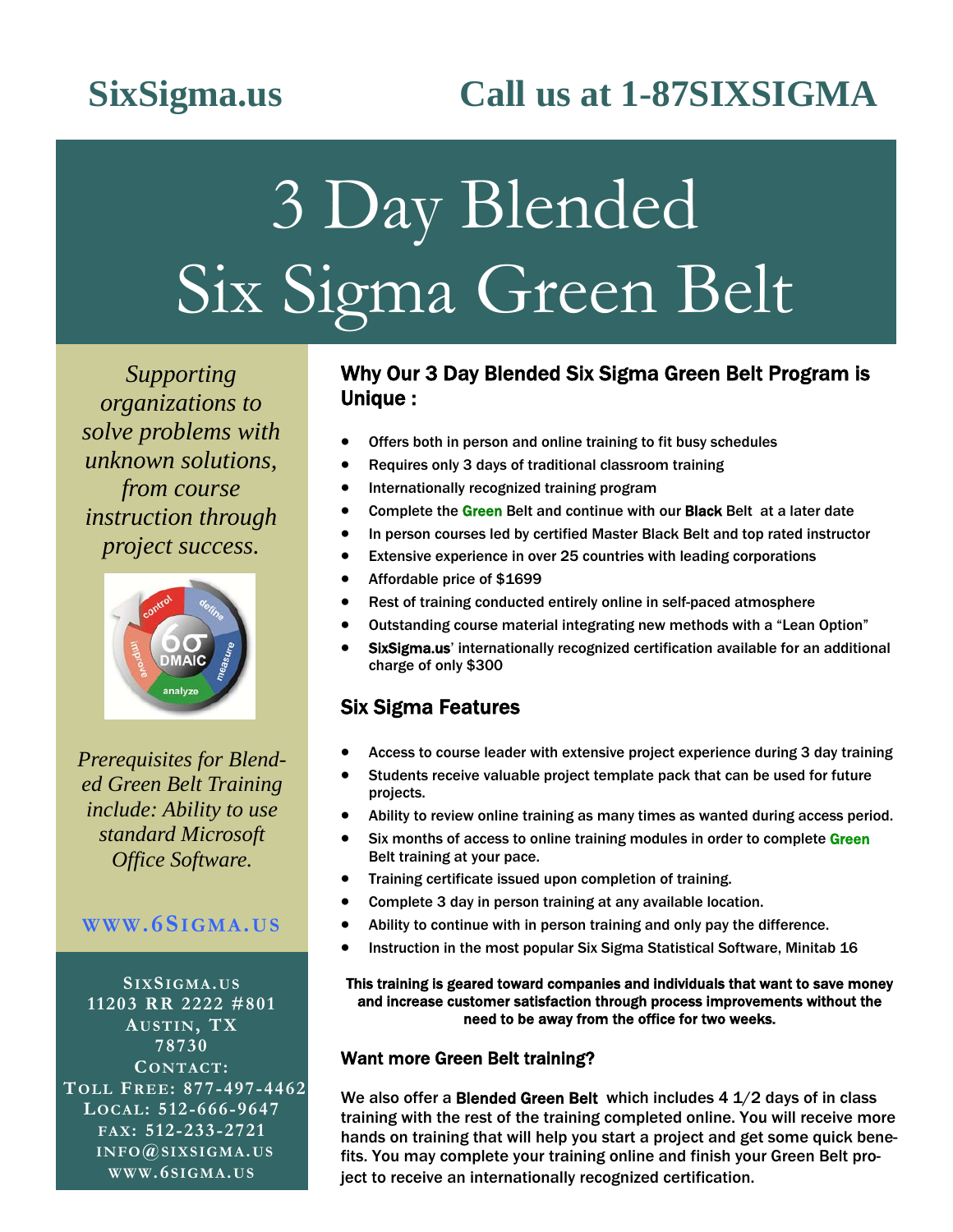## **SixSigma.us Call us at 1-87SIXSIGMA**

# **3 Day Blended Green Belt Agenda**

*"Instructor has a wide array of knowledge and relates concepts to real world examples"* 

*"Great time spent in overviews and exercises that helped understand the logic of using Six Sigma tools"* 

*"Instructor is able to answer ALL questions"* 

*"Teaches by example"* 

*"Instructor knows how to teach adults"* 

*"While some instructors are just entertainers, this instructor is a teacher"* 

### **WWW.6SIGMA.US**

**SIXSIGMA.US 11203 RR 2222 #801 AUSTIN, TX 78730 CONTACT: TOLL FREE: 877-497- 4462 LOCAL: 512-666-9647 FAX: 512-233-2721 INFO@SIXSIGMA.US** 

### Added Features

- Professionally printed Color Laser student notebooks
- Fun and exciting exercises
- Relaxed learning atmosphere
- Generic Project examples
- Generic Project Charter examples

### Week—1 Six Sigma Blended Green Belt Agenda (Completed in Person (Shown in *Italics*) & Online)

- Overview of Six Sigma The Six Sigma Roadmap How to Define and Scope Projects Launching and Managing Six Sigma Projects Organizational Roles and Responsibilities Process Mapping Cause and Effects Matrix Failure Modes Effects Analysis
	- Introduction to Minitab
	- Introduction to Lean Fundamentals
- Basic Statistics
- Basic Quality Tools
- Statistical Process Control
- Measurement Systems Analysis
- Capability Analysis
- Sample Size Selection
- Process Control Plan
- Project Plan and Deliverables
- Final Exam Module

### Week—2 Six Sigma Blended Green Belt Agenda (Completed Online Only)

- Advanced Graphical Data Analysis Multi-Vari Planning
- Variation Trees and Funneling
- Hypothesis Testing
- Statistical Analysis Roadmap
- Test for Mean with T-Test
- One-way ANOVA
- Non-manufacturing Applications Correlation and Regression Multi-Vari Analysis Process Control Plan Project Plan and Deliverables Final Exam
	- Comprehensive Green Belt Exam